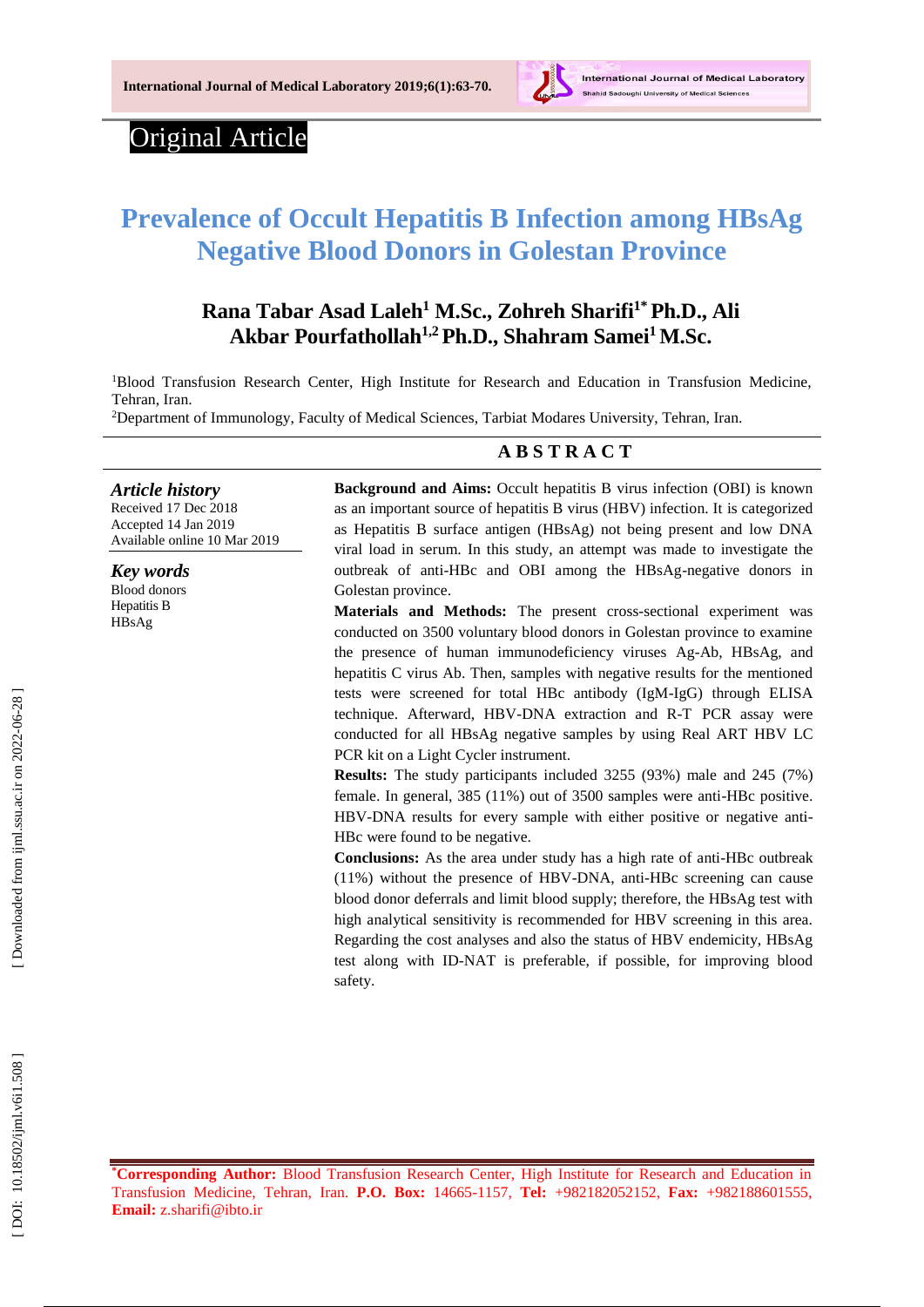## **Introduction**

Hepatitis B virus (HBV) infection as a main health *-*threatening factor can result in hepatic cirrhosis, primary liver cancer, and chronic hepatitis [1, 2]. The estimations presented by World Health Organization (WHO) indicate that HBV has affected 450 million individuals around the world [3]. Generally, HBsAg is a sign of HBV infection and the removal of this antigen simply demonstrates HBV disappearance [4] .

Almost 35% of people in the world are infected with HBV and 75% of the chronic people are in Asia [5]. Southeast Asia is one of the high endemicity areas in which more than 8% of the people are chronic HBV carriers. The Middle East is a region with a moderate endemicity to HBV out of which 2% to 7% of the populations are carriers of chronic HBV [6]. The introduction of HBsAg in the early 1970s was the first successful attempt to promote transfusion safety [7].

Nevertheless, as reported in the early 1978 [8], HBV infection is likely to be transferred through HBsAg -negative blood products in the critical stage of the infection throughout either the seronegative window period or chronic phases with unnoticeable HBsAg called occult Hepatitis B infection (OBI) [4] .

The presence of HBV-DNA (less than 200 IU/mL) in the liver or serum of HBsAg negative patients with or without anti -HBc positivity is the most important characteristic of the OBI. Furthermore, 20% of the subjects show no symptom of HBV serological marker [9]. In these individuals, this antigen fails to

be identified through conventional serological techniques even if there is a virus in peripheral blood and liver [10]. Therefore, HBV -DNA in either liver tissue or serum of the blood donors with OBI is the main cause of HBV infection even if there is no noticeable HBsAg with/without anti -HBc or anti-HBs antibodies [11]; therefore, anti-HBc and HBV -DNA are highly significant measures to decrease post transfusion hepatitis [12].

Recently, the frequency of HBsAg in Iran has been estimated to be in a range of 1.7% to 5% and the HBV infection epidemiology has shifted from vertical to horizontal transmission. Approximately , 72% of the subjects with hepatocellular carcinoma (HCC) are infected with HBV in Iran, and more to the point, 46% of them are carriers of hepatitis B (HBcAb positive). These findings suggest that hepatitis B is the most prevalent source of liver cancer and cirrhosis in Iran [13]. The outbreak of anti -HBc in Iranian blood donors has been reported to range between 2.1 -11.5% [14 -20].

The Golestan province in the north of Iran has a high outbreak of HBV [21]. The spread of anti -HBc and HBsAg in the general population of this province was reported to be 36.9% and 5.1%, respectively [22]. Therefore for increasing blood safety, we decided to conduct this study and identify the outbreak of OBI and anti -HBc in HBsAg -negative donors in the Golestan province.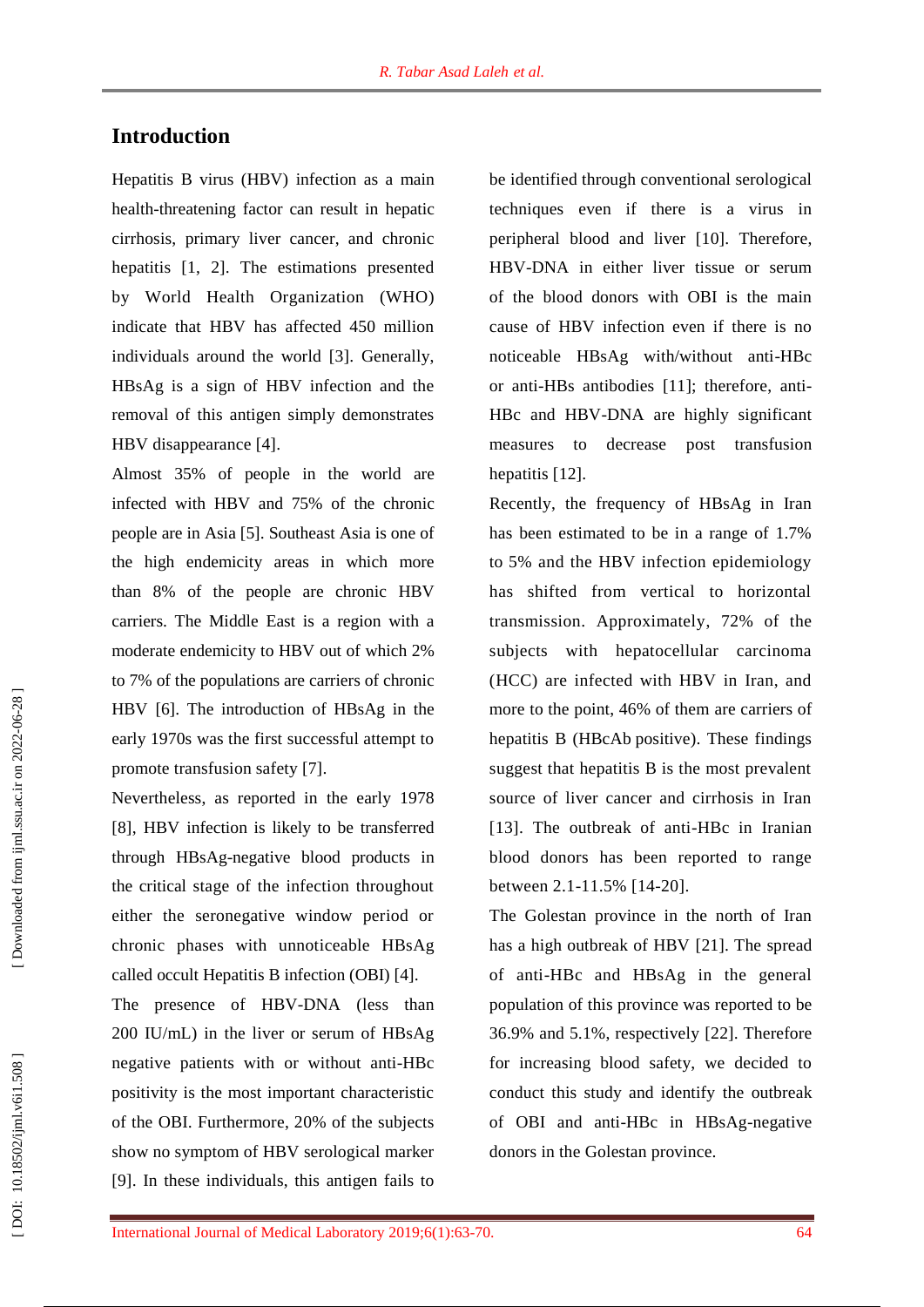## **Materials and Methods**

#### **Experimental design**

The current cross -sectional study investigated 3500 voluntary blood donors from October to November 2016 in the Golestan province of Iran. Demographics collected by a questionnaire were completed by blood donors. The present study followed the Declaration of Helsinki for Human Research. Ethics approval was obtained from the local Research Ethics Committee of High Institute for Research and Education in Transfusion Medicine (Number: IR.TMI.REC.1396.013). All the subjects were asked to sign the written knowledgeable approval before the study.

#### **Serological tests**

All 3500 subjects were examined for HBs -Ag (Siemens, Germany), HCV Ab (Monalisa V.3, BIORAD, Germany), and human immunodeficiency viruses (HIV ) Ab (HIV Ag -Ab, BIORAD, USA) based on the manufacturer's instructions. All blood donor serum samples having negative results for the mentioned tests, were enrolled in this study and stored at -80°C. The serum samples testing was conducted by the enzyme linked immunosorbent assay method using the monoclonal antibody against total HBc Ab (IgM -IgG) *(*DiaPro, Milan*,* Italy *)* in compliance with the recommendations provided by the manufacturer. Finally , the positive anti -HBc results were retested.

#### **Molecular analysis**

For molecular evaluation, HBV -DNA was extracted by the QIAamp DSP Virus Kit

(Hilden, Germany) in compliance with the manufacturer's recommendations. For the HBV -DNA removal, in -house real *-*time quantitative polymerase chain reaction (PCR) was used on the Eppendorf Mastercycler thermal cycler (Hamburg, Germany). The assay sensitivity for HBV -DNA was measured to be 30 IU/ml [22].

For the prevention of false positive and negative results, negative and positive control plasma samples were used in each run. Afterwards, real *-*time PCR assay was carried out on all HBsAg negative samples by using Real ART HBV LC PCR kit on a Light Cycler instrument -complying with protocols recommended by the manufacturers to validate the DNA extraction and inhibition in PCR reaction.

#### **Statistical analysi s**

Data analysis was conducted with Chi -Square in SPSS software (v.13.5). In this examination, the results were noteworthy when  $P < 0.05$ .

## **Results**

The participants include d 3255 (93%) male and 245 (7%) female. Their mean age was 35.03±10.59 (range 18 to 65). In general, 385 (11%) out of 3500 samples were anti -HBc positive. Also, out of 385 samples with positive anti -HBc, 14.85 % were first blood donors and 85.2 % of them were regular blood donors (Table 1). HBV -DNA results were negative for all anti -HBc -positive or anti -HBc -negative samples .

DOI: 10.18502/ijml.v6i1.508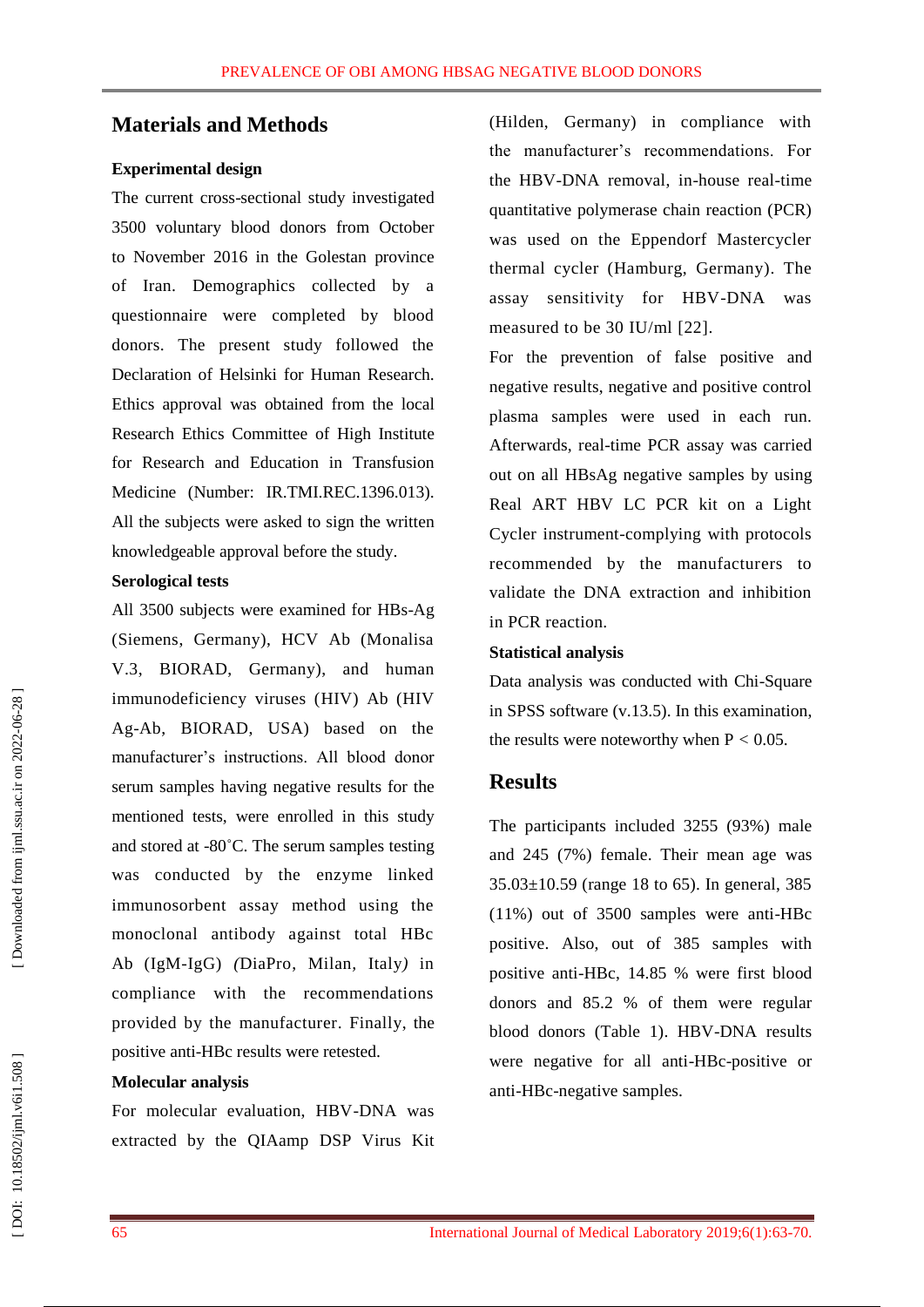| <b>Characteristics</b>           | No. (%)   |
|----------------------------------|-----------|
| <b>Gender</b>                    |           |
| Female                           | 245(7)    |
| <b>Male</b>                      | 3255 (93) |
| <b>Material status</b>           |           |
| <b>Single</b>                    | 805(23)   |
| <b>Married</b>                   | 2695 (77) |
| <b>Level of education</b>        |           |
| <b>Illiterate</b>                | 35(1)     |
| <b>Diploma</b> or lower          | 2415 (69) |
| <b>Higher diploma</b>            | 875 (25)  |
| <b>Bachelor degree or higher</b> | 175(5)    |
| Age group (yr)                   |           |
| 18-25                            | 560(16)   |
| 26-35                            | 1365 (39) |
| 36-45                            | 1015(29)  |
| 46-55                            | 455 (13)  |
| 56-65                            | 105(3)    |
| <b>Jobs</b>                      |           |
| <b>Housekeeper</b>               | 245(7)    |
| <b>Student</b>                   | 420 (12)  |
| Self-employment                  | 1820 (52) |
| <b>Employee</b>                  | 840 (24)  |
| Laborer                          | 175(5)    |
| <b>Serological markers</b>       |           |
| <b>Anti-HBc-positive</b>         | 385(11)   |
| <b>First-blood donors</b>        | 57(15)    |
| <b>Regular blood donors</b>      | 328 (85)  |

**Table1.** Demographic and serological markers of the blood donors

## **Discussion**

HBV has been proven to be one of the main risk factors causing chronic and acute hepatitis, HCC, and cirrhosis in the developing countries. This virus has affected nearly 400 million people in the world and 75% of this population lives in Asia. Each year, one million people, mainly with HCC and cirrhosis, die from a liver disease associated with HBV [5]. Accordingly, investigating the outbreak of OBI among healthy blood donors seems to be a highly valuable step towards the

estimation of HBV through blood transfusion . Moreover, promotion of a set of strategies associated with pre -donation screening and post -transfusion follow -up of recipients to decrease HBV transmission rate is highly mandatory.

The residual risk of HBV infection in endemic regions is mostly due to the chronic HBV carrier donors with occult hepatitis and undetectable HBsAg level [23] . Several mechanisms have been hypothesized for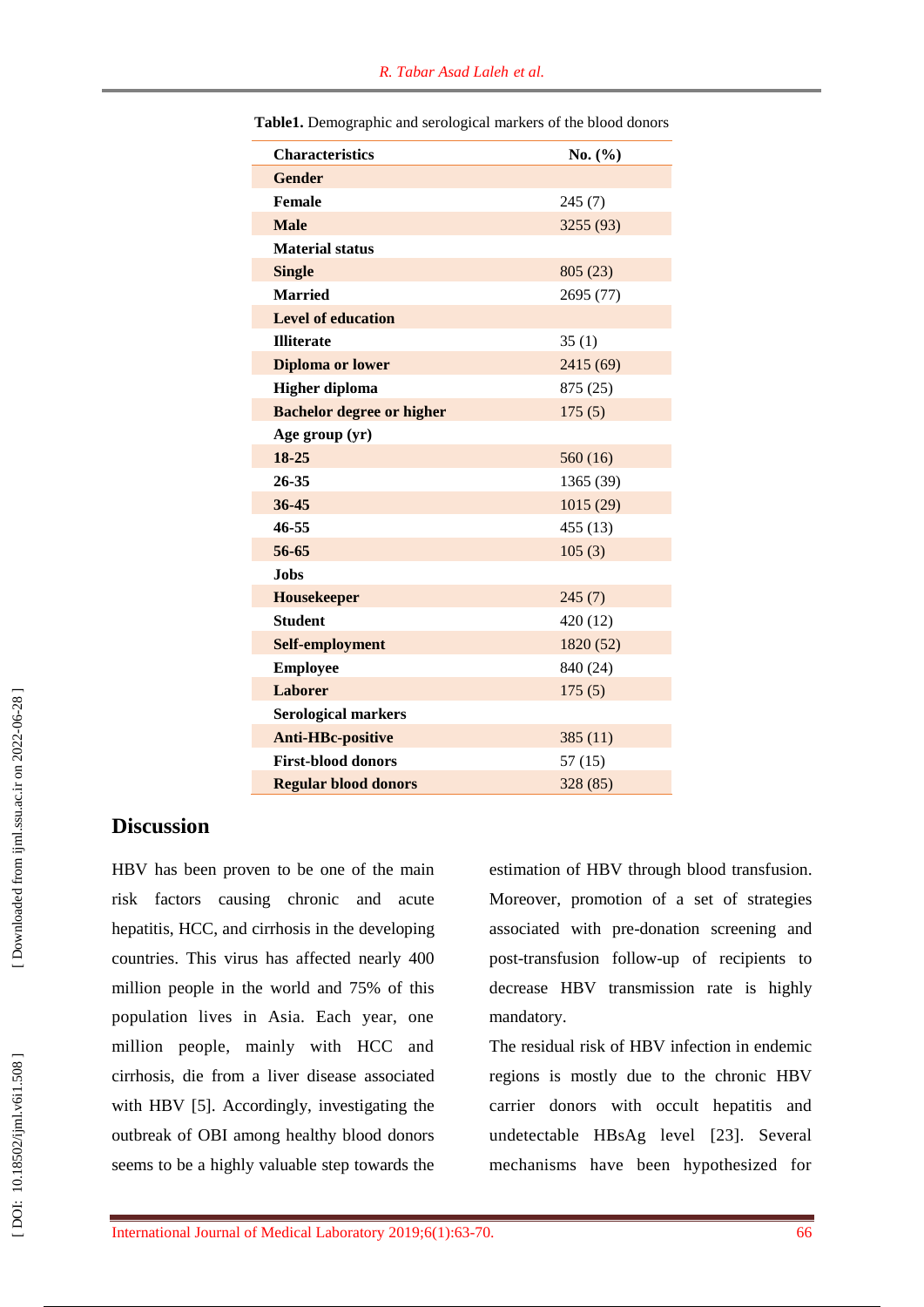OBI infection, including peripheral blood mononuclear cells infected with HBV , inefficient immune response, coinfection with other hepatotropic viruses, insertion of a virus into the host cell chromosomes, and HBV genes mutations [24, 25]. The anti -HBc outbreak among donors was estimated to be 11% in this study. In other studies performed on blood donors in Tehran, Zahedan, and Mashhad, this rate was 9.98 %, 9.6%, and 8.5%, respectively and 78.4%, 74.3% and 82% of the patients had positive anti -HBs respectively. These studies show that approximately 78% of the blood donors contain both antibodies and are recovered from HBV infection. About less than 22% of them that are called "isolated anti -HBc" may be placed in one of these categories: a ) false anti - HBc positivity due to poor specificity of the test; b ) the loss of anti -HBs antibody followed by recovery from the infection; c) late-stage chronic HBV infection with the loss of detectable HBsAg. Several studies have also been performed to estimate the outbreak of anti -HBc and OBI in various regions of Iran and different reports have been published on the prevalence of OBI among Iranian HBsAg negative individuals. Some of these results are consistent with those of ours [16, 19, 20 ] : none of the HBc Ab positive donors have HBV - DNA in their serum. For example, in an analysis conducted on 531 blood donors in the central part of Iran (Markazi province) with low HBsAg outbreak [19], the authors concluded that lack of OBI in blood donors was due to the correlation between the OBI and HBV epidemiology in the respective

region. In another study in southeastern part of Iran (Sistan and Baluchestan province), which is a high HBsAg prevalence area , HBV -DNA positive was observed in neither the HBsAg negative nor anti -HBc -positive donors .

Furthermore, the broad range of OBI (0.006% - 22%) has been reported among blood donors in different parts of the world. For instance , in European countries like Poland, Italy, Spain, and Germany, OBI pervasiveness rates of 0.006%, 0.22%, 0.05%, and 0.0006%, have been reported respectively. All in all, these data imply that the prevalence of OBI is distinctive in every country [11].

OBI pervasiveness in multiple findings, on tests of anti - HBc positive as a distinctive indicator of HBV, has been reported to be 0% to >20%. Also, findings from India and Pakistan have indicated an average of 20.6% OBI in anti-HBc-only blood donor the anti-HBc pervasiveness being around 20% [26]. The results of the study conducted in Turkey has shown the absolute isolated rate of anti - HBc positivity in the analysis province being 2.5% (225/9107) and HBV -DNA positivity and in the HBsAg negative assembly was 0.011% (1/9100) [27].

On the whole, there are several reasons why HBV -DNA fails to be revealed in the blood samples of donors such as the high analytical sensitivity of the HBsAg test applied for blood donors screening. As well as the molecular methods and the analytical sensitivity of HBV NAT. On the other hand, HBV -DNA may be intermittently detected in blood donors serum regardless of HBV DNA replication in the liver [20].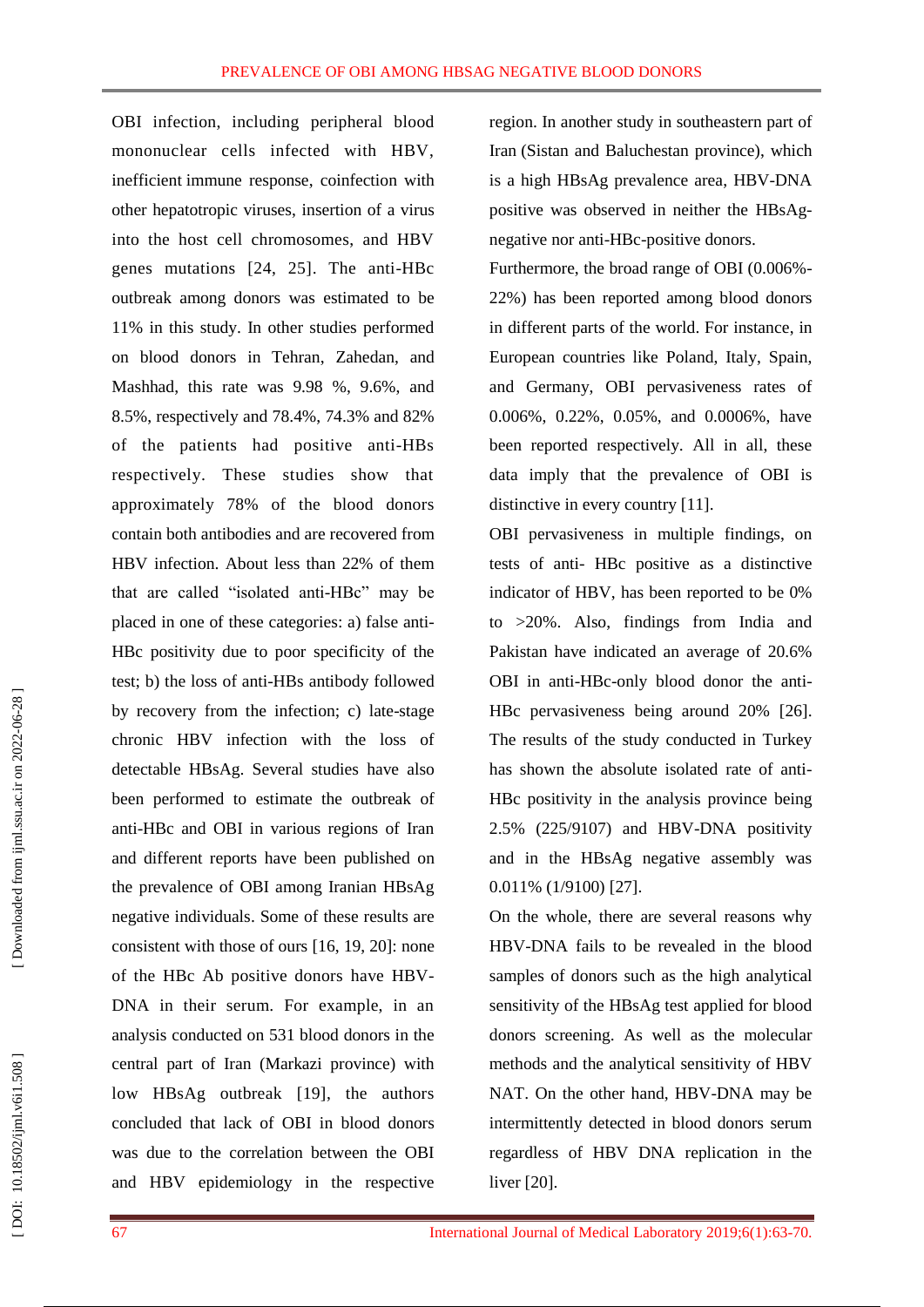Previous studies have shown that the rate of HBV transmission in pre -seroconversion window periods is higher (81%) compared to occult carriers (21%). Also, the infectivity of HBV is associated with the number of transferred blood components, HBV -DNA viral burden, the presence of anti -HBs in either donors or recipients, and immune factors affecting the susceptibility recipients to infection. On the other hand, the screening of anti -HBc faces difficulties due to false reaction and the scarcity of recombinant confirmatory tests, immunological tolerance of babies born from HBeAg -positive women to HBcAg, and deletion of core regions. In our study, as a high prevalence area, there was no HBV -DNA in HBs Ag negative individuals. Therefore, based on the above studies, occult hepatitis *t*ransmissibilit*y* from donors with high anti -HBs positivity and undetectable HBsAg level is very low in immune competent individuals. In OBI patients, the HBV replication is very low thereby the liver diseases cannot be detected. Accordingly, the immunological system fails to respond to HBV. Indeed, increased serum level of interleukin *-*10 may prevent an immune reaction to HBV while increased level of interleukin *-*17A can highly stimulate hepatocyte survival [2 8 ]. Replication of the virus occurs by using a reverse transcriptional system without the function of reading readjustment, which means its mutation to be 10 times more likely than other DNA viruses [2 9]. The S region mutations can be due to the decreased HBV surface proteins expression. Consequently, mutations in both pre S1/ pre

S2 are mostly found in patients with occult HBV, leading to the imperceptibility of HBsAg [30 ] due to the post -transcriptional impact of the mutation upon the expression of HBsAg [31 ]. However, the trace -back (HBV detection in the receiver) and look back (HBV detection in the blood donor component) strategies can be suitable for detecting receivers facing transfusion transmitted HBV infection. Moreover, applying pathogen -reduction technologies for blood products and HBV vaccination for both donor and recipient populations can terminate the hazard of transfusion *-*transmitted HBV, especially in the immunosuppressed recipients.

# **Conclusion**

Regarding the fact that anti -HBc has a high spread among blood donors in the Golestan province without the presence of HBV -DNA, anti -HBc screening can cause blood donor deferrals and limit blood supply . Therefore, reducing transmitted -HBV risk regarding the HBV transmissibility in preseroconversion window periods is higher than occult carriers. Also cost -effective tests and the status of HBV endemicity, the high analytical sensitivity HBsAg test, and the HBsAg test in combination with NAT to detect the HBV - DNA is recommended. On the other hand, to reduce the discrepancy between the different reports in Iran on the OBI incidence ranging from 0.0 -1.54%, with different molecular methods (e.g., qualitative PCR, nePCR, and Real -Time PCR), a new designing or a unique high sensitive procedure to detect the HBV - DNA seems to be necessary. However, the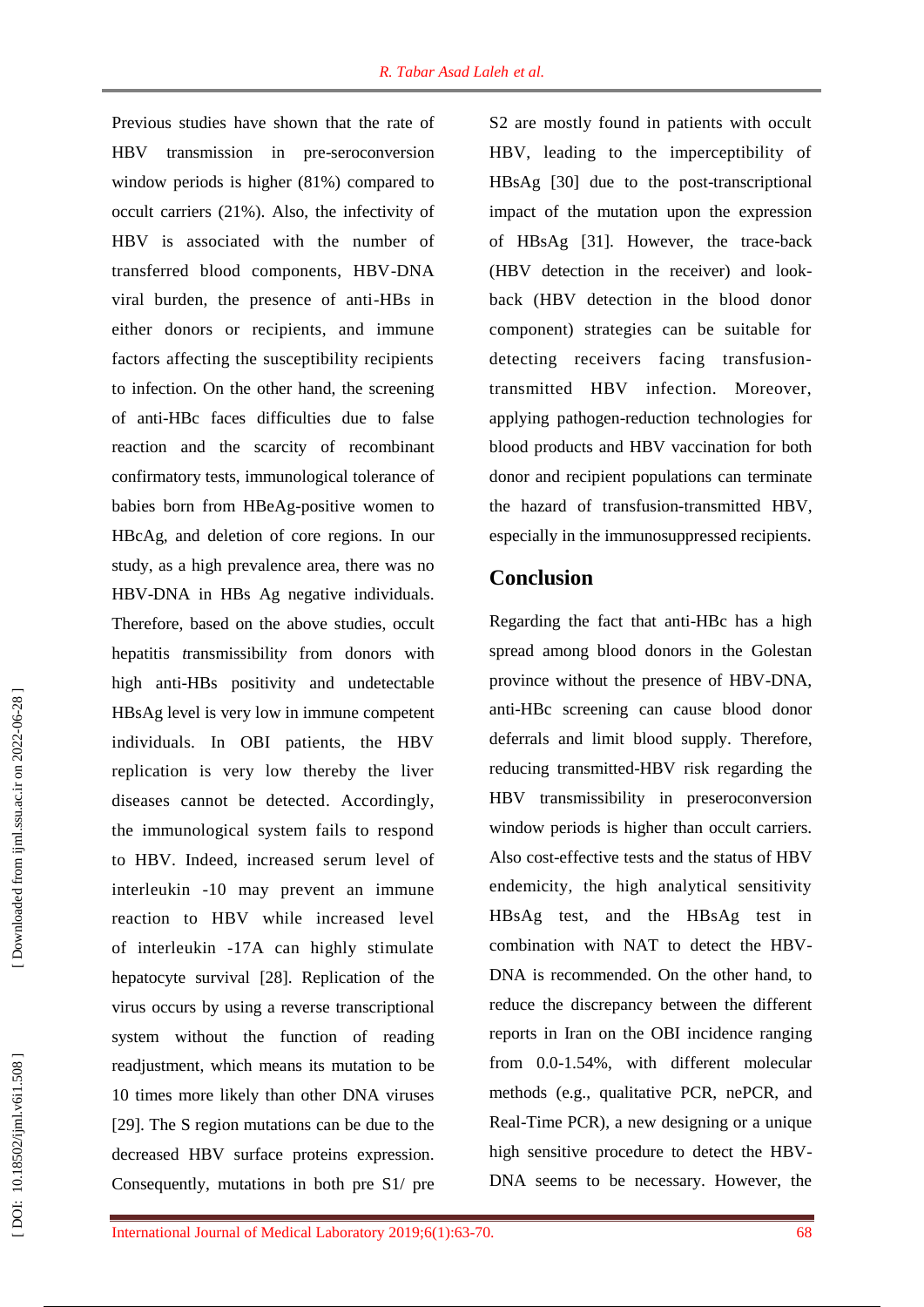epidemiological and geographical parameters

are dissimilar in different studies.

## **Conflict of interest**

The Authors declare no conflict of interest to disclose .

# **References**

- [1]. Sagnelli E, Coppola N. Virologic and clinical expressions of reciprocal inhibitory effect of hepatitis B, C, and delta viruses in patients with chronic hepatitis. Hepatology 2000; 32(5): 1106-110.
- [ 2]. Song JE. Kim DY. Diagnosis of hepatitis B. Ann Transl Med . 2016; 4(18): 338.
- [ 3]. World Health Organization (WHO). Hepatitis B. Fact sheet n. 204. WHO, Available at: http://www.who.int/mediacentre/factsheets/fs20 4/en/. Accessed 11 Jan 2016.
- [ 4]. Shouval D . What is the clinical significance of the high prevalence of occult hepatitis B in US liver transplant patients with chronic hepatitis C. Liver Transpl. 2008; 14(1): 418-19.
- [ 5]. Donato F, Gelatti U. Southern Europe as an example of interaction between various environ mental factors: a systematic review of the epidemiologic evidence. Oncogene 2006; 25(27): 3756 - 7 70.
- [ 6]. Merrill RM, Hunter BD. Seroprevalence of markers for hepatitis B viral infection. Int J Infect Dis . 2011; 15(2): 78 -121.
- [ 7]. Liu CJ, Chen DS. Epidemiology of HBV infection in Asian blood donors: emphasis on occult HBV infection and the role of NAT. J Clin Virol. 2006; 36(S 1) : 33 -44.
- [ 8]. Hoofnagle JH, Seeff LB. Type B hepatitis after transfusion with blood containing antibody to hepatitis B core antigen. N Engl J Med,1978 298(25).
- [ 9]. Raimondo G, Allain JP. Statements from the Taormina expert meeting on occult hepatitis B virus infection. J Hepatol 2008 ; 49(4):652 -57.
- [10]. Martine MC, Kok CC. Investigation of occult hepatitis B virus infection in anti -HBc positive patients from a liver clinic. PLoS one 2015; 10(3): e0117275.
- [11]. Arababadi MK, Hassanshahi G. Post transfusion occult hepatitis B (OBI): a global challenge for blood recipients and health authorities. Hepat Mont. 2011; (9): 714 -18.
- [12]. Pourazar A, Salehi M. Detection of HBV DNA in HBsAg negative normal blood donors. Iranian Journal of Immunology 2005; 2(3): 172 - 76.

## **Acknowledgement**

This article is part of a PhD thesis in Blood Transfusion Research Center, High Institute for Research and Education in Transfusion Medicine. We wish to thank the financial support of the Institute; and Golestan blood bank center for gathering samples.

- [13]. Merat S, Malekzadeh R. Hepatitis B in Iran. Arch Iranian Med. 2000; 3(4): 192 -201.
- [14]. Alizadeh Z, Milani S. Occult Hepatitis B virus infection among Iranian blood donors: a preliminary study. Arch Iran Med . 2014; 17(2): 106 -107.
- [15]. Jafarzadeh A, Arababadi MK. Occult hepatitis B virus infection among blood donors with antibodies to hepatitis B core antigen. Acta Medica Iranica 2008; 46(1): 27-32.
- [16]. Amini KA, Talebian A. Detection of Hepatitis B Virus DNA (PCR) in HBsAg negative, anti - HBc positive blood donors in Tehran Province. Blood J. 2004; 3(1) : 379 -87 .
- [17]. Behzad-Behbahni A, Mafi-Nejad A. Anti-HBc & HBV DNA detection in blood donors negative for hepatitis B virus surface antigen in reducing risk for transfusion associated HBV infection. Indian J Med Res. 2006; 123(1): 37-42 .
- [18]. Arababadi MK, Pourfathollah AA. Occult HBV infection in Rafsanjanese blood donors. Modares J Med Sci. 2009;11(1): 81-6.
- [19]. Sofian M, Aghakhani A. Lack of occult hepatitis B virus infection among blood donors with isolated hepatitis B core antibody living in anHBV low prevalence region of Iran. Int J Infect Dis. 2010; 14(4): 308-10.
- [20]. Karimi G, Zadsar M. Prevalence of antibody to Hepatitis B core antigen and Hepatitis B virus DNA in HBsAg negative healthy blood donors. Virol J. 2016; 13(1): 36.
- [21]. Roshandel G, Semnani S. The prevalence of Co -infection with HCV and HDV in HBV infected patients in Golestan province of Iran. J Gorgan Uni Med Sci. 2008; 9(4) : 61 -5.
- [22]. Merat S, Rezvan H. The prevalence of hepatitis B surface antigen and anti -hepatitis B core antibody in Iran: a population -based study. Arch Iran Med . 2009; 12(3): 225 -31.
- [23]. Mosley JW, Stevens CE. Donor screening for antibody to hepatitis B core antigen and hepatitis B virus infection in transfusion recipients. Transfusion 1995; 35(1): 5 -12.

[Downloaded from ijml.ssu.ac.ir on 2022-06-28]